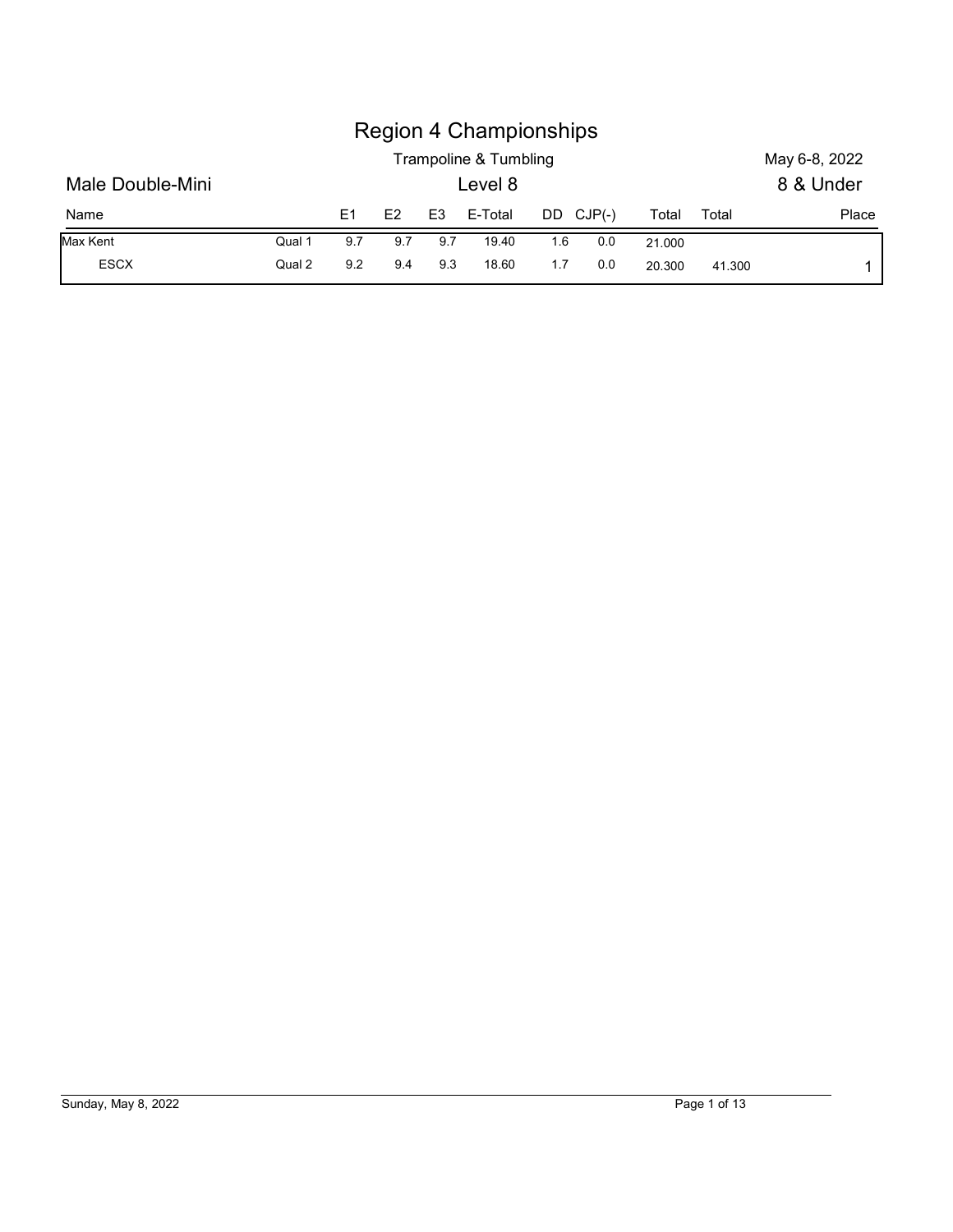|                      |        |     |     |                | <b>Region 4 Championships</b> |           |         |        |        |                |
|----------------------|--------|-----|-----|----------------|-------------------------------|-----------|---------|--------|--------|----------------|
|                      |        |     |     |                | Trampoline & Tumbling         |           |         |        |        | May 6-8, 2022  |
| Male Double-Mini     |        |     |     |                | Level 8                       |           |         |        |        | 9 & 10         |
| Name                 |        | E1  | E2  | E <sub>3</sub> | E-Total                       | DD CJP(-) |         | Total  | Total  | Place          |
|                      |        |     |     |                |                               |           |         |        |        |                |
| Caleb Gerber         | Qual 1 | 9.2 | 9.2 | 9.2            | 18.40                         | 1.7       | 0.0     | 20.100 |        |                |
| <b>FOND</b>          | Qual 2 | 9.6 | 9.6 | 9.6            | 19.20                         | 1.6       | $0.0\,$ | 20.800 | 40.900 | $\mathbf 1$    |
| <b>Tyler Tullius</b> | Qual 1 | 9.5 | 9.3 | 9.2            | 18.67                         | 1.6       | 0.0     | 20.267 |        |                |
| <b>MJM</b>           | Qual 2 | 9.2 | 9.3 | $9.2\,$        | 18.47                         | 1.8       | $0.0\,$ | 20.267 | 40.533 | $\overline{c}$ |
| <b>Daniel Basily</b> | Qual 1 | 9.5 | 9.4 | 9.4            | 18.87                         | 1.6       | 0.6     | 19.867 |        |                |
| Integrit             | Qual 2 | 9.5 | 9.7 | 9.7            | 19.27                         | 1.8       | 0.6     | 20.467 | 40.333 | $\mathbf{3}$   |
| David Basily         | Qual 1 | 9.2 | 9.1 | 9.1            | 18.27                         | 1.8       | 0.2     | 19.867 |        |                |
| Integrit             | Qual 2 | 9.4 | 9.3 | 9.4            | 18.73                         | 1.6       | 0.0     | 20.333 | 40.200 | 4              |
| Freddie Wanat        | Qual 1 | 9.3 | 9.4 | 9.4            | 18.73                         | 1.6       | 0.0     | 20.333 |        |                |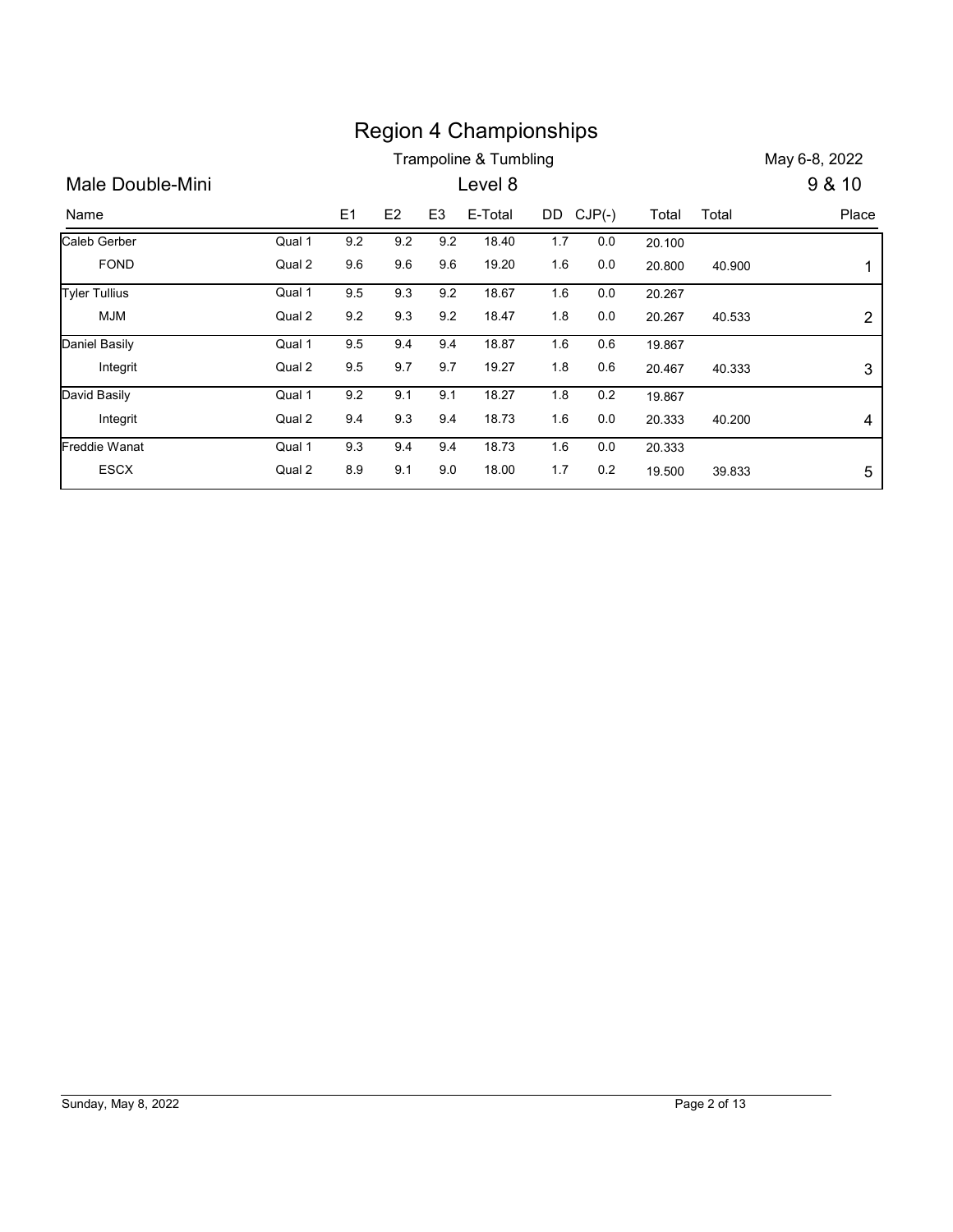|                              |        |     |                |                | <b>Region 4 Championships</b>    |         |           |        |        |                          |
|------------------------------|--------|-----|----------------|----------------|----------------------------------|---------|-----------|--------|--------|--------------------------|
| Male Double-Mini             |        |     |                |                | Trampoline & Tumbling<br>Level 8 |         |           |        |        | May 6-8, 2022<br>11 & 12 |
| Name                         |        | E1  | E <sub>2</sub> | E <sub>3</sub> | E-Total                          |         | DD CJP(-) | Total  | Total  | Place                    |
|                              | Qual 1 | 9.3 | 9.3            | 9.4            | 18.67                            | 1.7     | $0.0\,$   | 20.367 |        |                          |
| Zayne Roberts<br><b>FOND</b> | Qual 2 | 9.8 | 9.7            | 9.7            | 19.47                            | $2.2\,$ | 0.0       | 21.667 | 42.033 | 1                        |
| <b>Grady Crane</b>           | Qual 1 | 9.2 | 9.3            | 9.3            | 18.53                            | 1.6     | 0.0       | 20.133 |        |                          |
| Helix                        | Qual 2 | 9.4 | 9.5            | 9.4            | 18.87                            | 1.8     | $0.0\,$   | 20.667 | 40.800 | $\overline{c}$           |
| <b>Bentley Zillmer</b>       | Qual 1 | 9.4 | 9.4            | 9.5            | 18.87                            | 1.6     | 0.0       | 20.467 |        |                          |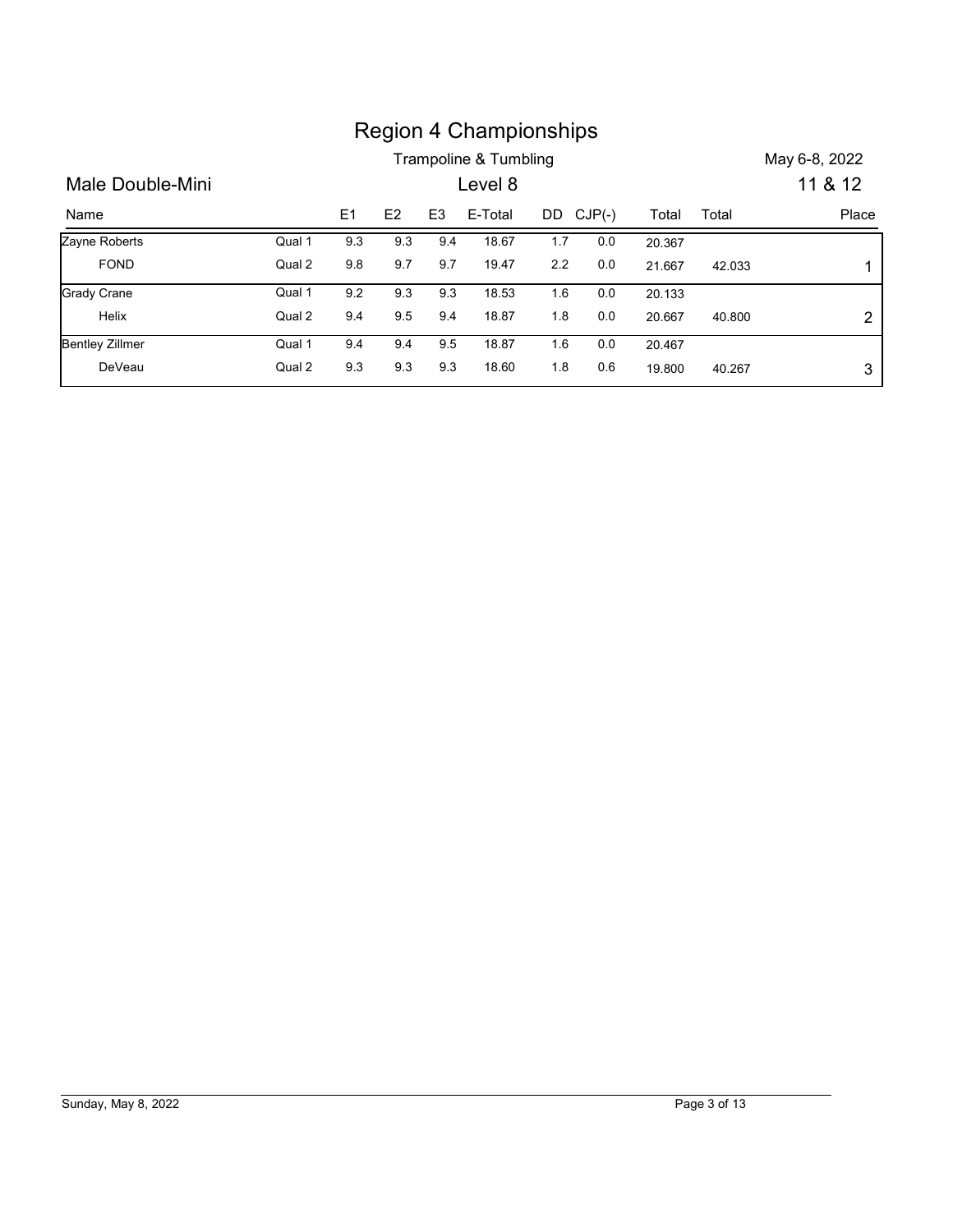| <b>Region 4 Championships</b><br><b>Trampoline &amp; Tumbling</b><br>May 6-8, 2022<br>13 & 14<br>Male Double-Mini<br>Level 8<br>E2<br>E-Total<br>DD CJP(-)<br>E1<br>E <sub>3</sub><br>Total<br>Place<br>Total<br>Name<br>Qual 1<br>9.3<br>9.4<br>9.6<br>18.87<br>1.6<br>0.0<br>20.467<br>Qual 2<br>MandM<br>9.3<br>9.4<br>9.5<br>18.80<br>2.1<br>0.0<br>20.900<br>41.367<br>Qual 1<br>9.3<br>9.4<br>9.5<br>18.80<br>1.8<br>0.0<br>20.600<br>Qual 2<br><b>MJM</b><br>9.2<br>9.2<br>9.2<br>18.40<br>1.8<br>0.0<br>20.200<br>40.800<br>Qual 1<br>9.4<br>9.2<br>9.5<br>18.73<br>1.7<br>0.0<br>20.433<br>Qual 2<br>9.3<br>9.4<br>9.3<br>18.67<br>0.0<br>1.6<br>20.267<br>Integrit<br>40.700<br>Qual 1<br>9.3<br>9.3<br>9.3<br>18.60<br>1.8<br>0.0<br>20.400<br>HighEne<br>Qual 2<br>18.33<br>$0.8\,$<br>9.2<br>9.2<br>9.1<br>2.2<br>19.733<br>40.133<br>9.4<br>18.93<br>Qual 1<br>9.4<br>9.6<br>1.6<br>0.6<br>19.933<br>9.0<br>18.20<br>Qual 2<br>9.1<br>9.2<br>1.8<br>0.2<br>Gleasons<br>19.800<br>39.733<br>Jacob Marshall<br>Qual 1<br>9.3<br>9.3<br>9.3<br>18.60<br>$2.2\,$<br>0.8<br>20.000<br>Qual 2<br>9.3<br>$9.2\,$<br>9.3<br>18.53<br>1.8<br>0.8<br>HighEne<br>19.533<br>39.533<br>Qual 1<br>9.2<br>9.2<br>9.1<br>18.33<br>1.7<br>0.0<br>20.033<br><b>DUPG</b><br>Qual 2<br>$9.0\,$<br>9.0<br>9.0<br>18.00<br>1.7<br>0.2<br>19.500<br>39.533<br>9.1<br>Qual 1<br>9.1<br>$9.2\,$<br>18.27<br>1.6<br>0.2<br>19.667<br>Qual 2<br>Helix<br>$9.3\,$<br>18.73<br>9.4<br>9.4<br>$1.7$<br>0.6<br>19.833<br>39.500 |
|----------------------------------------------------------------------------------------------------------------------------------------------------------------------------------------------------------------------------------------------------------------------------------------------------------------------------------------------------------------------------------------------------------------------------------------------------------------------------------------------------------------------------------------------------------------------------------------------------------------------------------------------------------------------------------------------------------------------------------------------------------------------------------------------------------------------------------------------------------------------------------------------------------------------------------------------------------------------------------------------------------------------------------------------------------------------------------------------------------------------------------------------------------------------------------------------------------------------------------------------------------------------------------------------------------------------------------------------------------------------------------------------------------------------------------------------------------------------------------------------------------------|
| Peter Zink<br><b>Cruz Tucker</b><br>Luke Shaffer<br>Ryan Sprague                                                                                                                                                                                                                                                                                                                                                                                                                                                                                                                                                                                                                                                                                                                                                                                                                                                                                                                                                                                                                                                                                                                                                                                                                                                                                                                                                                                                                                               |
| Keiler Leinen<br>Adrian Geiger<br>Trey Amwoza                                                                                                                                                                                                                                                                                                                                                                                                                                                                                                                                                                                                                                                                                                                                                                                                                                                                                                                                                                                                                                                                                                                                                                                                                                                                                                                                                                                                                                                                  |
|                                                                                                                                                                                                                                                                                                                                                                                                                                                                                                                                                                                                                                                                                                                                                                                                                                                                                                                                                                                                                                                                                                                                                                                                                                                                                                                                                                                                                                                                                                                |
|                                                                                                                                                                                                                                                                                                                                                                                                                                                                                                                                                                                                                                                                                                                                                                                                                                                                                                                                                                                                                                                                                                                                                                                                                                                                                                                                                                                                                                                                                                                |
|                                                                                                                                                                                                                                                                                                                                                                                                                                                                                                                                                                                                                                                                                                                                                                                                                                                                                                                                                                                                                                                                                                                                                                                                                                                                                                                                                                                                                                                                                                                |
|                                                                                                                                                                                                                                                                                                                                                                                                                                                                                                                                                                                                                                                                                                                                                                                                                                                                                                                                                                                                                                                                                                                                                                                                                                                                                                                                                                                                                                                                                                                |
|                                                                                                                                                                                                                                                                                                                                                                                                                                                                                                                                                                                                                                                                                                                                                                                                                                                                                                                                                                                                                                                                                                                                                                                                                                                                                                                                                                                                                                                                                                                |
|                                                                                                                                                                                                                                                                                                                                                                                                                                                                                                                                                                                                                                                                                                                                                                                                                                                                                                                                                                                                                                                                                                                                                                                                                                                                                                                                                                                                                                                                                                                |
|                                                                                                                                                                                                                                                                                                                                                                                                                                                                                                                                                                                                                                                                                                                                                                                                                                                                                                                                                                                                                                                                                                                                                                                                                                                                                                                                                                                                                                                                                                                |
|                                                                                                                                                                                                                                                                                                                                                                                                                                                                                                                                                                                                                                                                                                                                                                                                                                                                                                                                                                                                                                                                                                                                                                                                                                                                                                                                                                                                                                                                                                                |
|                                                                                                                                                                                                                                                                                                                                                                                                                                                                                                                                                                                                                                                                                                                                                                                                                                                                                                                                                                                                                                                                                                                                                                                                                                                                                                                                                                                                                                                                                                                |
|                                                                                                                                                                                                                                                                                                                                                                                                                                                                                                                                                                                                                                                                                                                                                                                                                                                                                                                                                                                                                                                                                                                                                                                                                                                                                                                                                                                                                                                                                                                |
|                                                                                                                                                                                                                                                                                                                                                                                                                                                                                                                                                                                                                                                                                                                                                                                                                                                                                                                                                                                                                                                                                                                                                                                                                                                                                                                                                                                                                                                                                                                |
|                                                                                                                                                                                                                                                                                                                                                                                                                                                                                                                                                                                                                                                                                                                                                                                                                                                                                                                                                                                                                                                                                                                                                                                                                                                                                                                                                                                                                                                                                                                |
|                                                                                                                                                                                                                                                                                                                                                                                                                                                                                                                                                                                                                                                                                                                                                                                                                                                                                                                                                                                                                                                                                                                                                                                                                                                                                                                                                                                                                                                                                                                |
|                                                                                                                                                                                                                                                                                                                                                                                                                                                                                                                                                                                                                                                                                                                                                                                                                                                                                                                                                                                                                                                                                                                                                                                                                                                                                                                                                                                                                                                                                                                |
|                                                                                                                                                                                                                                                                                                                                                                                                                                                                                                                                                                                                                                                                                                                                                                                                                                                                                                                                                                                                                                                                                                                                                                                                                                                                                                                                                                                                                                                                                                                |
|                                                                                                                                                                                                                                                                                                                                                                                                                                                                                                                                                                                                                                                                                                                                                                                                                                                                                                                                                                                                                                                                                                                                                                                                                                                                                                                                                                                                                                                                                                                |
|                                                                                                                                                                                                                                                                                                                                                                                                                                                                                                                                                                                                                                                                                                                                                                                                                                                                                                                                                                                                                                                                                                                                                                                                                                                                                                                                                                                                                                                                                                                |
|                                                                                                                                                                                                                                                                                                                                                                                                                                                                                                                                                                                                                                                                                                                                                                                                                                                                                                                                                                                                                                                                                                                                                                                                                                                                                                                                                                                                                                                                                                                |
| Fred Conforti<br>Qual 1<br>9.2<br>18.20<br>1.3<br>0.0<br>9.1<br>$9.0\,$<br>19.500                                                                                                                                                                                                                                                                                                                                                                                                                                                                                                                                                                                                                                                                                                                                                                                                                                                                                                                                                                                                                                                                                                                                                                                                                                                                                                                                                                                                                              |
| Qual 2<br>DUPG<br>$9.0\,$<br>9.1<br>18.00<br>1.8<br>8.9<br>0.0<br>19.800<br>39.300                                                                                                                                                                                                                                                                                                                                                                                                                                                                                                                                                                                                                                                                                                                                                                                                                                                                                                                                                                                                                                                                                                                                                                                                                                                                                                                                                                                                                             |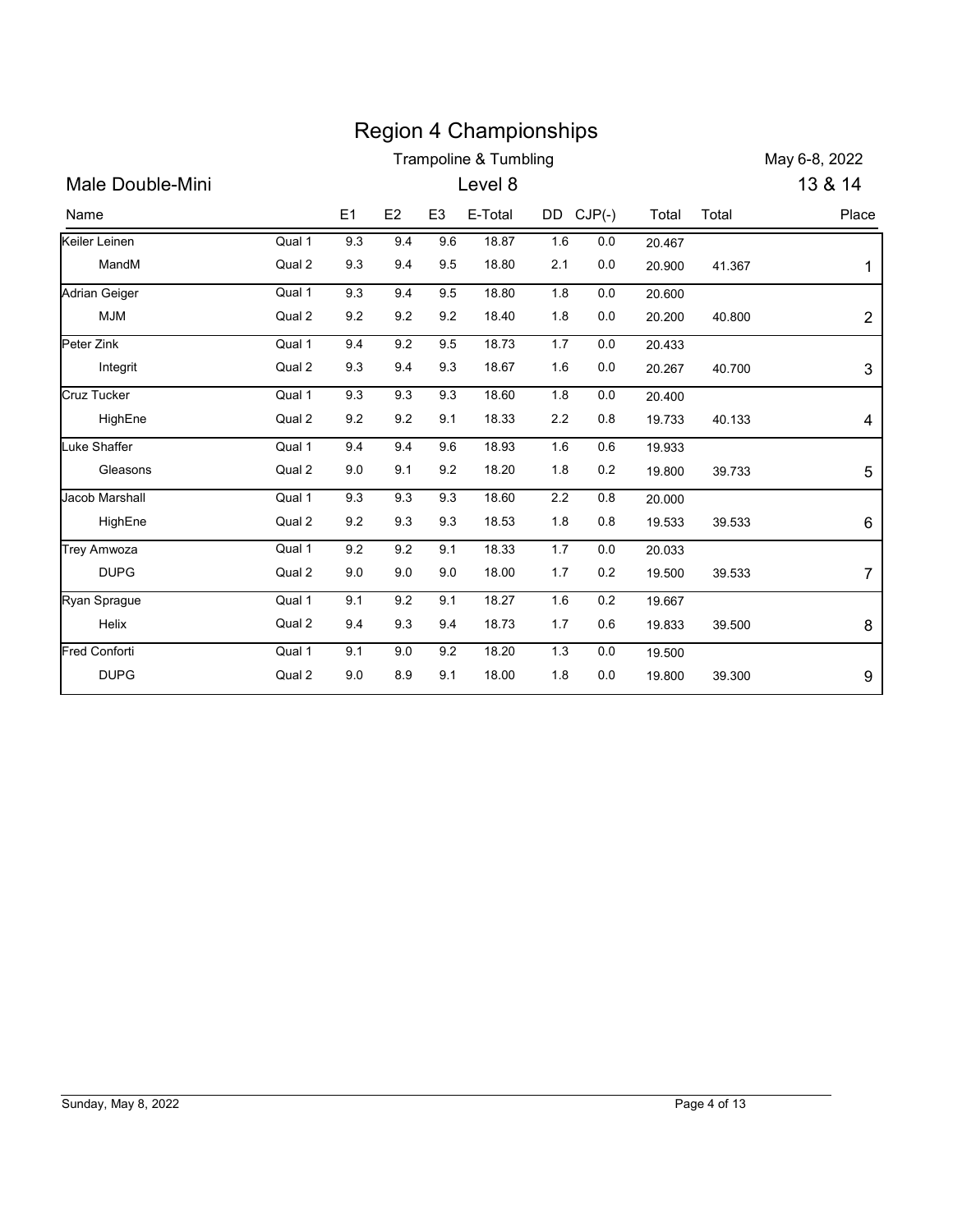|                       |        |         |         |                | <b>Region 4 Championships</b>    |           |         |        |        |                |
|-----------------------|--------|---------|---------|----------------|----------------------------------|-----------|---------|--------|--------|----------------|
|                       |        |         |         |                | <b>Trampoline &amp; Tumbling</b> |           |         |        |        | May 6-8, 2022  |
| Male Double-Mini      |        |         |         |                | Level 8                          |           |         |        |        | 15 & Over      |
| Name                  |        | E1      | E2      | E <sub>3</sub> | E-Total                          | DD CJP(-) |         | Total  | Total  | Place          |
| <b>Ethan Eblen</b>    | Qual 1 | 9.3     | 9.3     | 9.4            | 18.67                            | 1.7       | 0.0     | 20.367 |        |                |
| <b>SPARK</b>          | Qual 2 | 9.4     | 9.3     | 9.2            | 18.60                            | 2.7       | $0.2\,$ | 21.100 | 41.467 | 1              |
| Caleb Egarta          | Qual 1 | 9.5     | 9.4     | 9.4            | 18.87                            | 1.8       | 0.0     | 20.667 |        |                |
| Hi-Flyer              | Qual 2 | 9.6     | 9.5     | $9.5\,$        | 19.07                            | 1.6       | 0.0     | 20.667 | 41.333 | $\overline{c}$ |
| Alex Brey             | Qual 1 | 9.2     | 9.4     | 9.3            | 18.60                            | 1.7       | 0.6     | 19.700 |        |                |
| <b>SPARK</b>          | Qual 2 | 9.7     | 9.5     | 9.6            | 19.20                            | 2.1       | 0.0     | 21.300 | 41.000 | 3              |
| <b>Benjamin Smith</b> | Qual 1 | 9.3     | 9.5     | 9.4            | 18.80                            | 1.6       | 0.6     | 19.800 |        |                |
| DeVeau                | Qual 2 | 9.3     | 9.4     | 9.5            | 18.80                            | 2.1       | 0.0     | 20.600 | 40.400 | 4              |
| Alex Hager            | Qual 1 | 9.4     | 9.3     | 9.4            | 18.73                            | 1.3       | 0.0     | 20.033 |        |                |
| FlipTop               | Qual 2 | 9.3     | 9.4     | 9.4            | 18.73                            | 1.5       | 0.0     | 20.233 | 40.267 | 5              |
| <b>Bradley Thomas</b> | Qual 1 | 9.4     | 9.4     | 9.6            | 18.93                            | 1.6       | 0.6     | 19.933 |        |                |
| PridelL               | Qual 2 | 9.7     | 9.5     | 9.7            | 19.27                            | 1.6       | 0.6     | 20.267 | 40.200 | 6              |
| <b>Tad Counton</b>    | Qual 1 | 0.0     | 0.0     | 0.0            | 0.00                             | 0.0       | 0.0     | 0.000  |        |                |
|                       |        | $0.0\,$ | $0.0\,$ | $0.0\,$        | 0.00                             | $0.0\,$   | 0.0     | 0.000  |        |                |
| PridelL               | Qual 2 |         |         |                |                                  |           |         |        | 0.000  | $\overline{7}$ |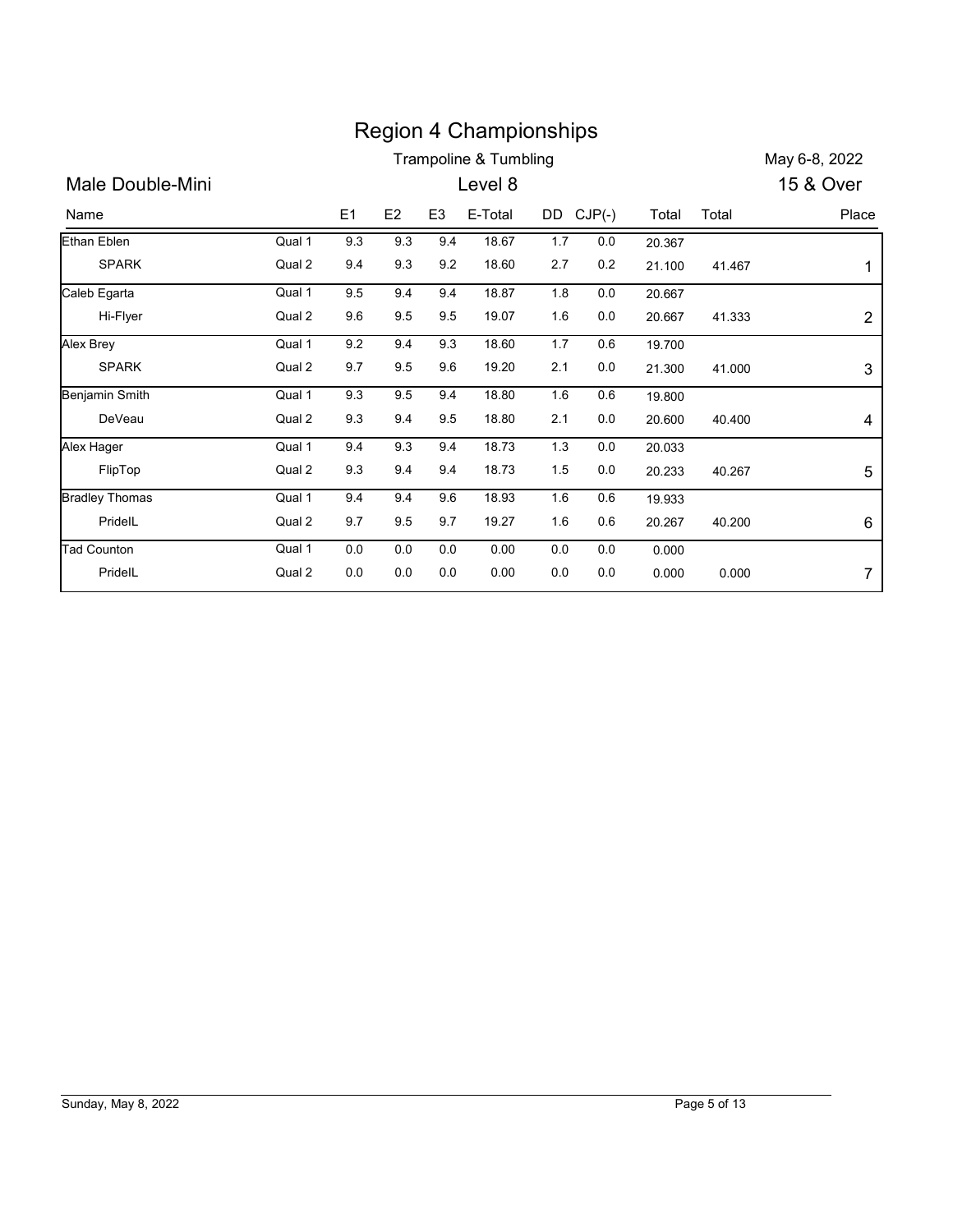|                    |        |     |     |                | <b>Region 4 Championships</b><br>Trampoline & Tumbling |     |           |        |        | May 6-8, 2022 |
|--------------------|--------|-----|-----|----------------|--------------------------------------------------------|-----|-----------|--------|--------|---------------|
| Male Double-Mini   |        |     |     |                | Level 9                                                |     |           |        |        | 11 & 12       |
| Name               |        | E1  | E2  | E <sub>3</sub> | E-Total                                                |     | DD CJP(-) | Total  | Total  | Place         |
| Niklas Ehrentreich | Qual 1 | 6.7 | 6.6 | 6.7            | 13.33                                                  | 0.7 | $0.0\,$   | 14.033 |        |               |
| <b>TCT</b>         | Qual 2 | 9.1 | 9.1 | 9.0            | 18.13                                                  | 1.8 | $0.0\,$   | 19.933 | 33.967 | 1             |
| Finn Morehead      | Qual 1 | 9.2 | 9.1 | 9.1            | 18.27                                                  | 1.8 | 0.8       | 19.267 |        |               |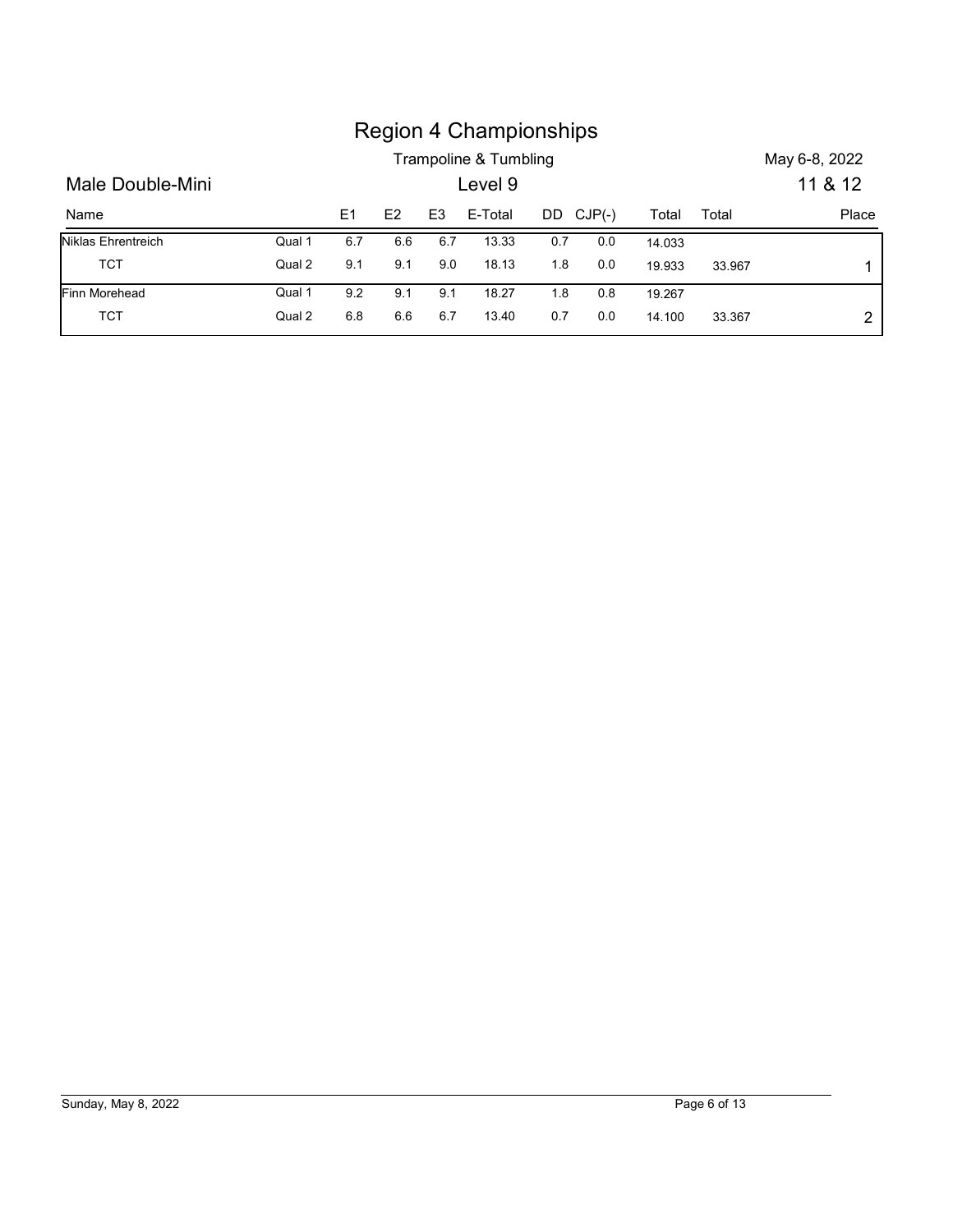|                            |        |     |         |                | <b>Region 4 Championships</b> |         |           |        |        |                |
|----------------------------|--------|-----|---------|----------------|-------------------------------|---------|-----------|--------|--------|----------------|
|                            |        |     |         |                | Trampoline & Tumbling         |         |           |        |        | May 6-8, 2022  |
| Male Double-Mini           |        |     |         |                | Level 9                       |         |           |        |        | 13 & 14        |
| Name                       |        | E1  | E2      | E <sub>3</sub> | E-Total                       |         | DD CJP(-) | Total  | Total  | Place          |
| Sammy Young                | Qual 1 | 9.4 | 9.4     | 9.5            | 18.87                         | 3.2     | 0.0       | 22.067 |        |                |
| <b>FOND</b>                | Qual 2 | 9.7 | 9.6     | 9.6            | 19.27                         | $3.5\,$ | 0.0       | 22.767 | 44.833 | 1              |
| <b>Bennett Lamon Scott</b> | Qual 1 | 9.3 | 9.3     | 9.2            | 18.53                         | 2.7     | 0.0       | 21.233 |        |                |
| Gleasons                   | Qual 2 | 9.1 | $9.2\,$ | 9.2            | 18.33                         | 3.1     | 0.0       | 21.433 | 42.667 | $\overline{c}$ |
| Oscar Binkowski            | Qual 1 | 8.1 | 8.3     | 8.3            | 16.47                         | 3.4     | 8.0       | 11.867 |        |                |
| <b>ESCX</b>                | Qual 2 | 9.3 | 9.4     | 9.3            | 18.67                         | 2.7     | $2.0\,$   | 19.367 | 31.233 | 3              |
| Carson Sprouls             | Qual 1 | 0.0 | 0.0     | 0.0            | 0.00                          | 0.0     | 0.0       | 0.000  |        |                |

# Sunday, May 8, 2022 Page 7 of 13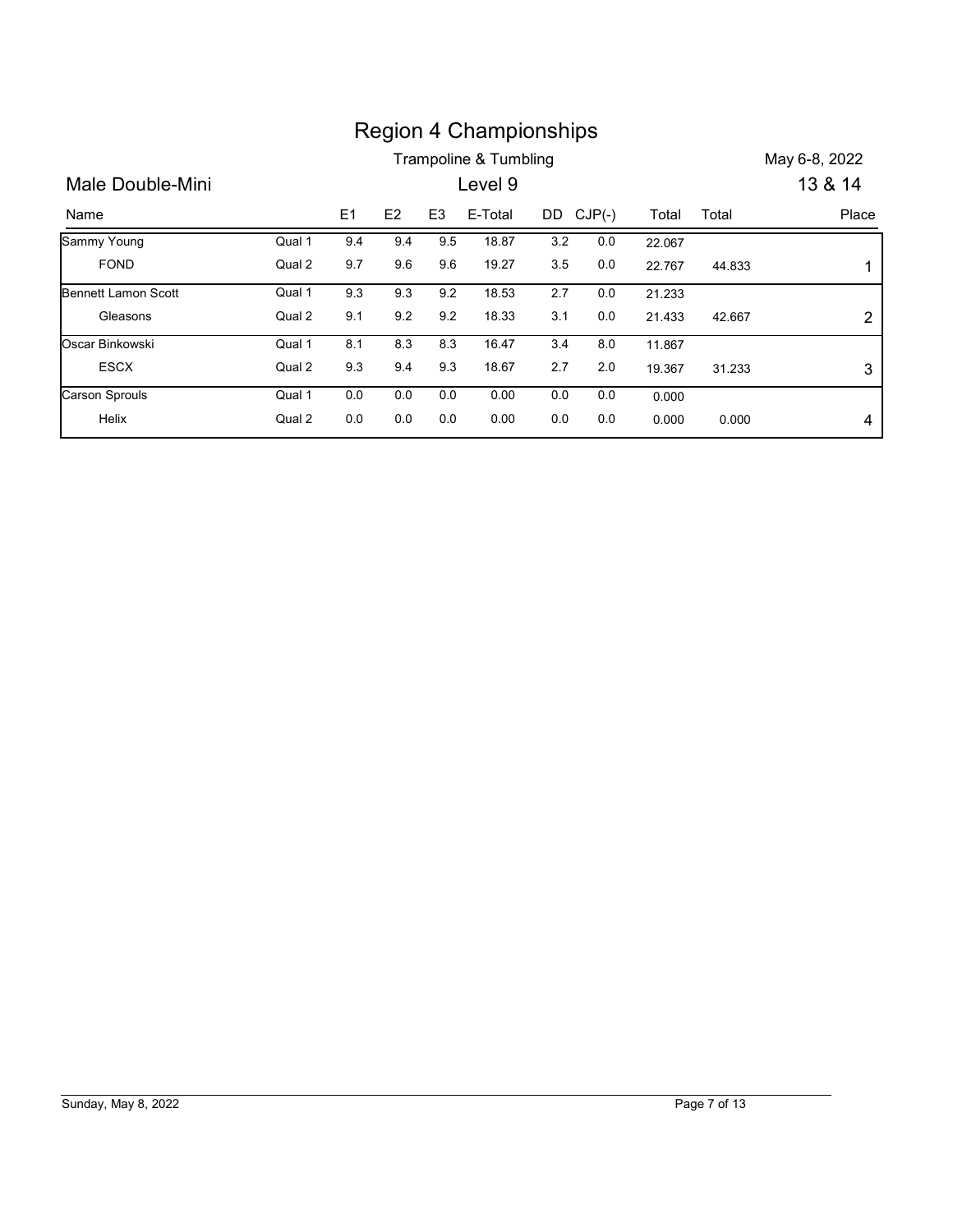|                      |        |         |                |                | <b>Region 4 Championships</b><br>Trampoline & Tumbling |           |         |        |        | May 6-8, 2022  |
|----------------------|--------|---------|----------------|----------------|--------------------------------------------------------|-----------|---------|--------|--------|----------------|
| Male Double-Mini     |        |         |                |                | Level 9                                                |           |         |        |        | 15 & Over      |
| Name                 |        | E1      | E <sub>2</sub> | E <sub>3</sub> | E-Total                                                | DD CJP(-) |         | Total  | Total  | Place          |
| Yuvraj Singh         | Qual 1 | 9.7     | 9.6            | 9.7            | 19.33                                                  | 2.7       | 0.6     | 21.433 |        |                |
| <b>STLE</b>          | Qual 2 | 9.7     | 9.7            | 9.6            | 19.33                                                  | 3.0       | 0.0     | 22.333 | 43.767 | 1              |
| Anton Yakunin        | Qual 1 | 9.4     | 9.3            | 9.4            | 18.73                                                  | 2.7       | 0.0     | 21.433 |        |                |
| <b>IGN</b>           | Qual 2 | 9.4     | 9.3            | 9.4            | 18.73                                                  | 3.1       | 0.0     | 21.833 | 43.267 | 2              |
| Pierce Madden        | Qual 1 | 9.7     | 9.6            | 9.7            | 19.33                                                  | 2.7       | 0.0     | 22.033 |        |                |
| Skywalk              | Qual 2 | 9.4     | 9.3            | 9.5            | 18.80                                                  | 2.9       | 0.6     | 21.100 | 43.133 | 3              |
| Andrew Kammerzell    | Qual 1 | 9.6     | 9.5            | 9.6            | 19.13                                                  | 1.7       | 0.0     | 20.833 |        |                |
| <b>DUPG</b>          | Qual 2 | 9.5     | 9.5            | 9.5            | 19.00                                                  | 3.2       | 0.0     | 22.200 | 43.033 | 4              |
| Alex Franson         | Qual 1 | 9.4     | 9.4            | 9.4            | 18.80                                                  | 2.7       | 0.0     | 21.500 |        |                |
| <b>TCT</b>           | Qual 2 | 9.5     | 9.4            | 9.4            | 18.87                                                  | 2.1       | 0.0     | 20.967 | 42.467 | 5              |
| Cooper Tolin         | Qual 1 | $9.6\,$ | $9.6\,$        | 9.7            | 19.27                                                  | $2.7\,$   | $0.0\,$ | 21.967 |        |                |
| LGA                  | Qual 2 | 9.3     | 9.3            | 9.2            | 18.53                                                  | $2.1$     | 0.2     | 20.433 | 42.400 | 6              |
| <b>Andrew Geiger</b> | Qual 1 | 9.3     | 9.3            | 9.4            | 18.67                                                  | $2.1$     | $0.0\,$ | 20.767 |        |                |
| <b>MJM</b>           | Qual 2 | 9.3     | 9.4            | 9.4            | 18.73                                                  | 2.7       | 0.2     | 21.233 | 42.000 | $\overline{7}$ |
| <b>Kian Zustiak</b>  | Qual 1 | 9.3     | 9.4            | 9.4            | 18.73                                                  | $2.7\,$   | 0.6     | 20.833 |        |                |
| Helix                | Qual 2 | 9.5     | 9.6            | 9.5            | 19.07                                                  | 2.1       | 0.0     | 21.167 | 42.000 | 8              |
|                      | Qual 1 | $9.3\,$ | 9.4            | 9.2            | 18.60                                                  | 1.8       | $0.0\,$ | 20.400 |        |                |
| Thomas Mischke       |        | 9.4     | 9.3            | 9.3            | 18.67                                                  | 2.7       | 0.2     | 21.167 | 41.567 | 9              |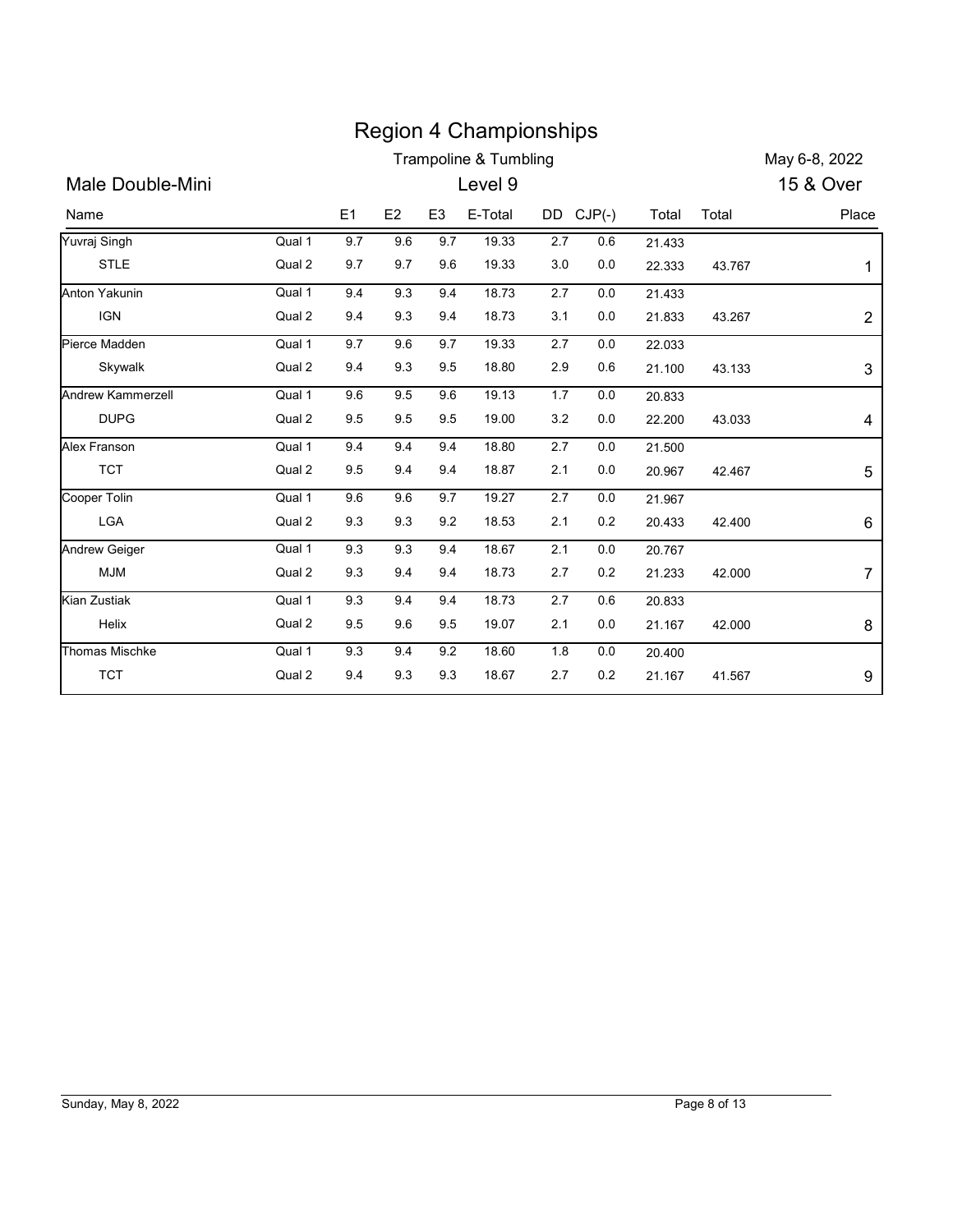|                  |        |     |     |                | <b>Region 4 Championships</b>     |     |           |        |       |               |
|------------------|--------|-----|-----|----------------|-----------------------------------|-----|-----------|--------|-------|---------------|
|                  |        |     |     |                |                                   |     |           |        |       | May 6-8, 2022 |
| Male Double-Mini |        |     |     |                | Trampoline & Tumbling<br>Level 10 |     |           |        |       | 11 & 12       |
| Name             |        | E1  | E2  | E <sub>3</sub> | E-Total                           |     | DD CJP(-) | Total  | Total | Place         |
| Ethan Gordon     | Qual 1 | 9.2 | 9.2 | 9.1            | 18.33                             | 3.5 | 0.6       | 21.233 |       |               |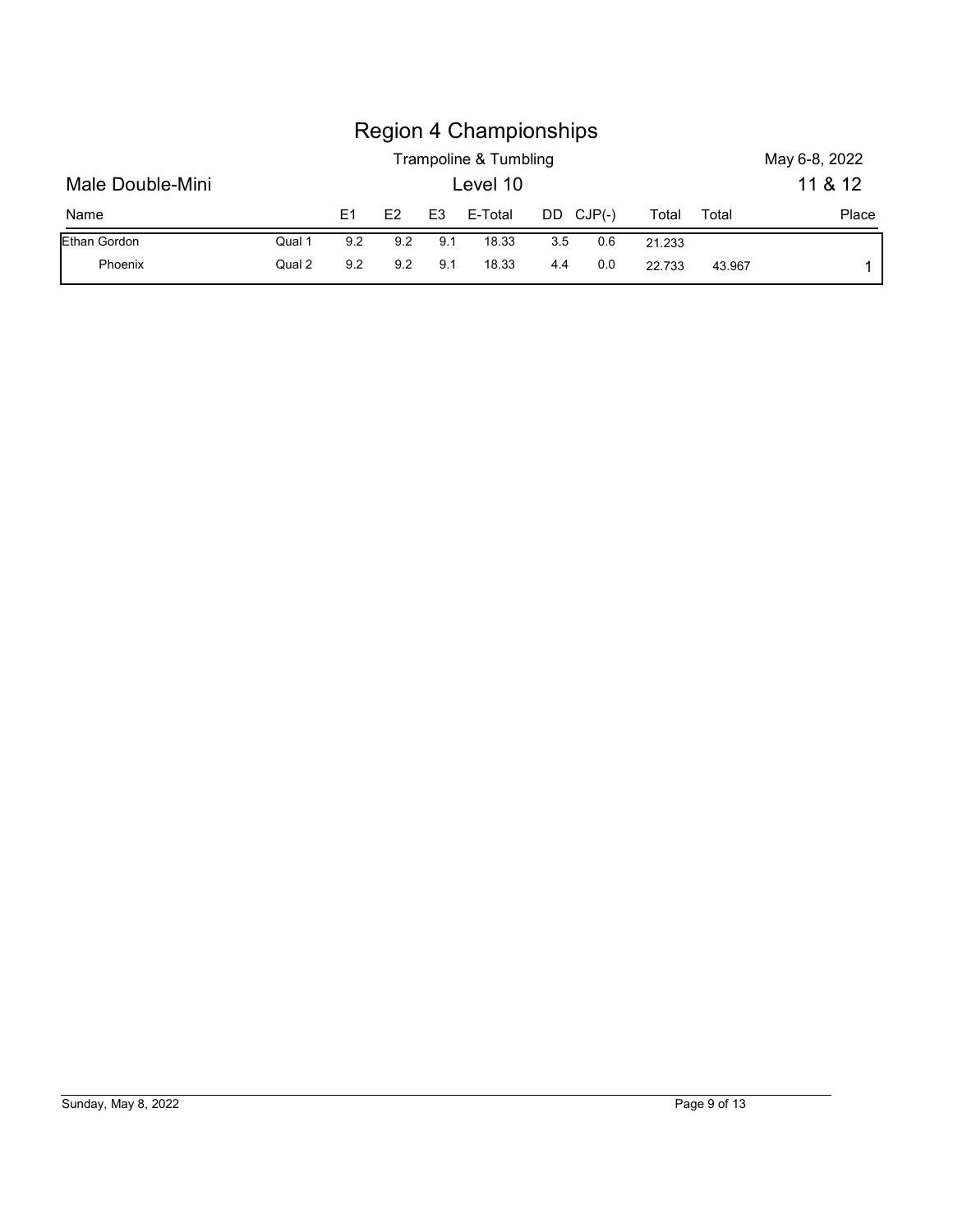|                  |        |     |     |                | <b>Region 4 Championships</b>     |     |          |        |        |                          |
|------------------|--------|-----|-----|----------------|-----------------------------------|-----|----------|--------|--------|--------------------------|
| Male Double-Mini |        |     |     |                | Trampoline & Tumbling<br>Level 10 |     |          |        |        | May 6-8, 2022<br>13 & 14 |
| Name             |        | E1  | E2  | E <sub>3</sub> | E-Total                           | DD  | $CJP(-)$ | Total  | Total  | Place                    |
| Kanye Rodgers    | Qual 1 | 9.2 | 9.2 | 9.1            | 18.33                             | 2.7 | 0.2      | 20.833 |        |                          |
| TwistSta         | Qual 2 | 8.9 | 8.9 | 8.8            | 17.73                             | 2.9 | 0.0      | 20.633 | 41.467 | 1                        |
| Mason Sargel     | Qual 1 | 6.6 | 6.7 | 6.6            | 13.27                             | 2.0 | 0.0      | 15.267 |        |                          |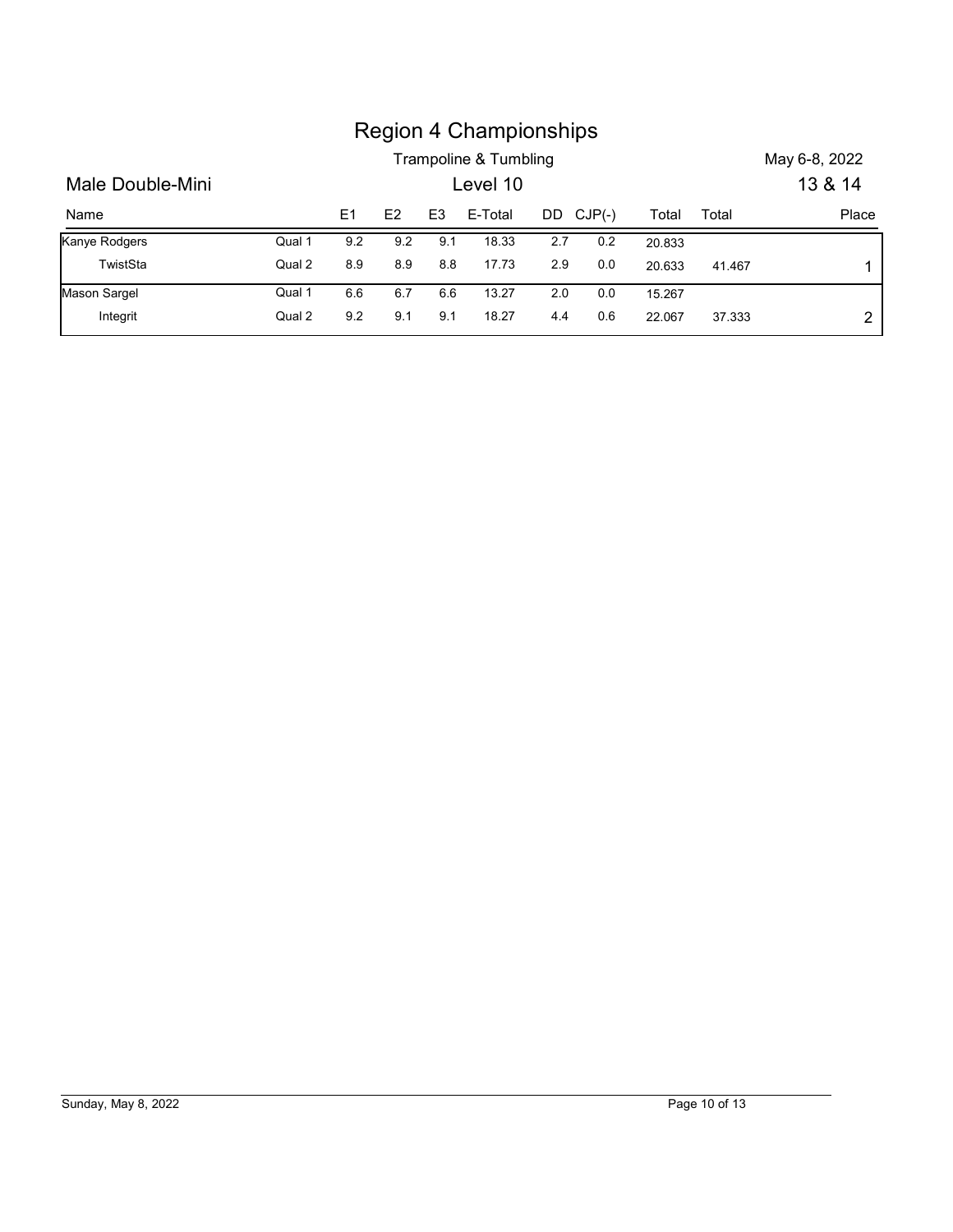|                  |        |     |     |                | <b>Region 4 Championships</b>     |     |           |        |       |                          |
|------------------|--------|-----|-----|----------------|-----------------------------------|-----|-----------|--------|-------|--------------------------|
| Male Double-Mini |        |     |     |                | Trampoline & Tumbling<br>Level 10 |     |           |        |       | May 6-8, 2022<br>15 & 16 |
| Name             |        | E1  | E2  | E <sub>3</sub> | E-Total                           |     | DD CJP(-) | Total  | Total | Place                    |
| Evan Zimbelman   | Qual 1 | 9.4 | 9.4 | 9.5            | 18.87                             | 4.8 | 0.0       | 23.667 |       |                          |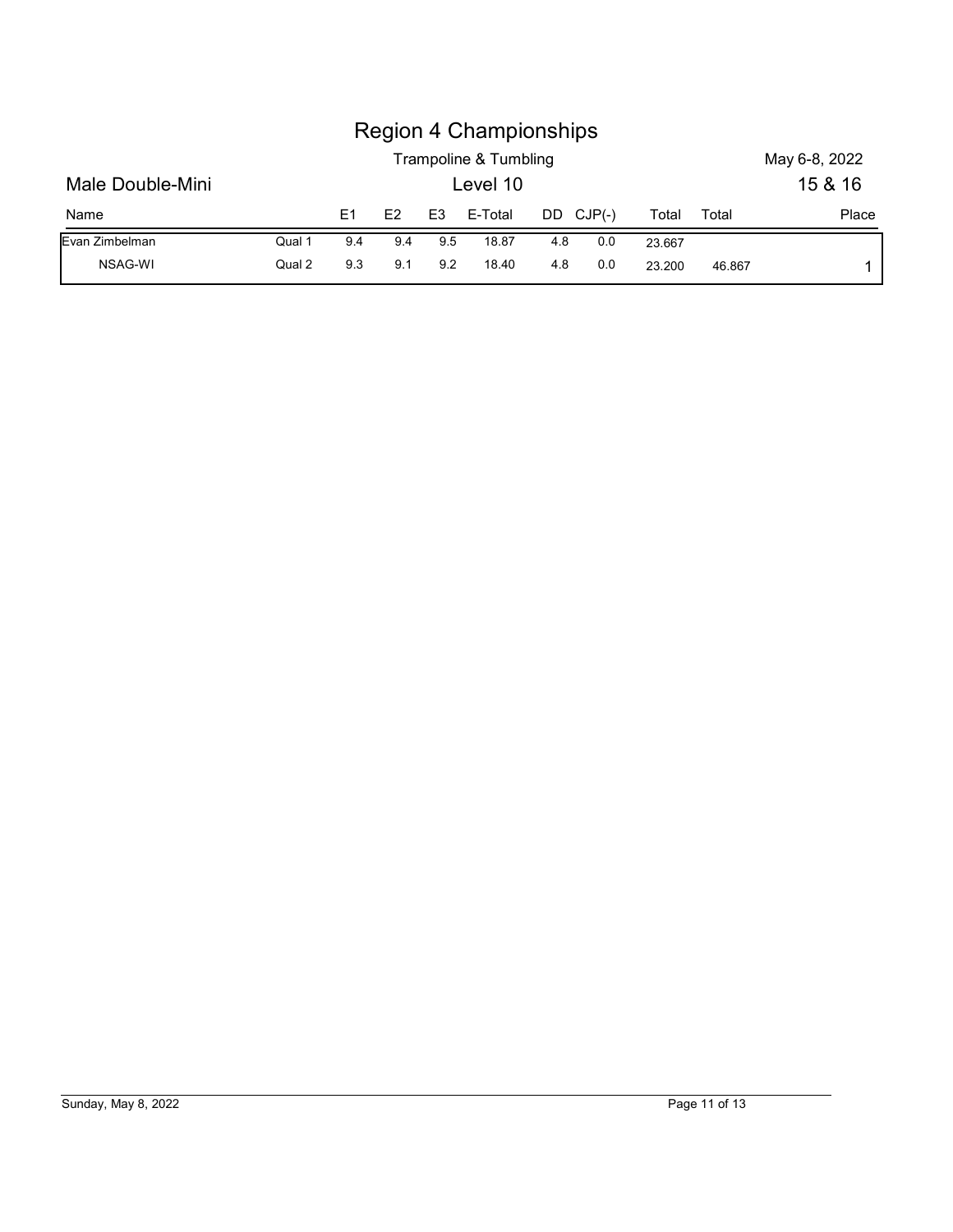|                        |        |     |     |                | <b>Region 4 Championships</b> |     |           |        |        |               |
|------------------------|--------|-----|-----|----------------|-------------------------------|-----|-----------|--------|--------|---------------|
|                        |        |     |     |                | Trampoline & Tumbling         |     |           |        |        | May 6-8, 2022 |
| Male Double-Mini       |        |     |     |                | Open                          |     |           |        |        | $17 - 21$     |
| Name                   |        | E1  | E2  | E <sub>3</sub> | E-Total                       |     | DD CJP(-) | Total  | Total  | Place         |
| <b>Brandon Frasure</b> | Qual 1 | 8.9 | 8.9 | 8.8            | 17.73                         | 4.0 | $0.2\,$   | 21.533 |        |               |
| Integrit               | Qual 2 | 9.5 | 9.3 | 9.4            | 18.80                         | 4.4 | 0.0       | 23.200 | 44.733 | 1             |
| Josh Blomgren          | Qual 1 | 8.7 | 8.5 | 8.6            | 17.20                         | 2.9 | 0.6       | 19.500 |        |               |